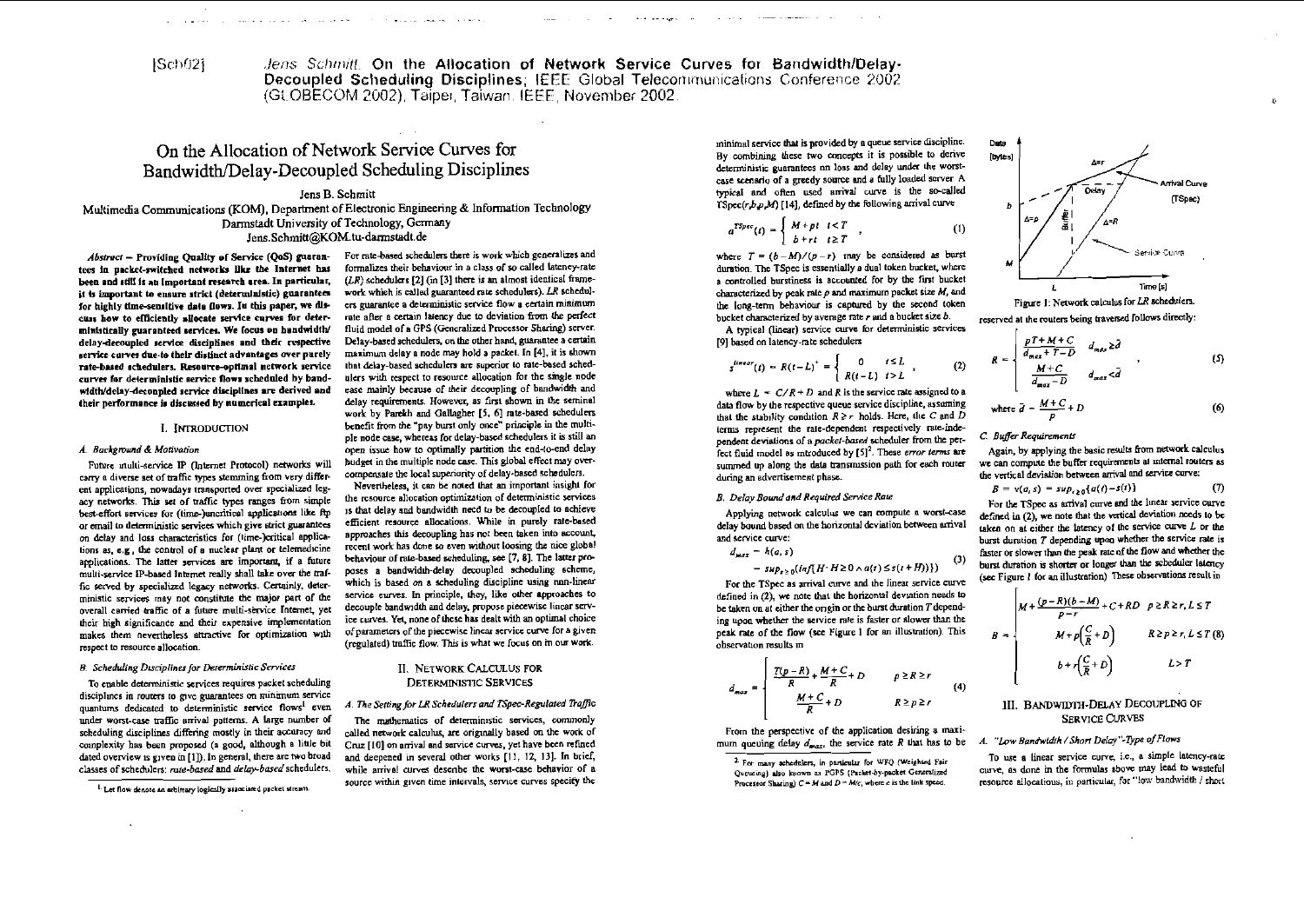delay"-type of flows. For example, consider a data flow with  $T$ Spec =  $(2000, 1000, 8000, 500)$  fin bytes resp. bytes/sl. Let us assume this flow crosses 5 hops (all with  $MTU = 9188$ bytes and link speed  $c = 155$  Mb/s) all doing PGPS (Packetby-packet Generalized Processor Sharing) [5]. Then we have  $C = 5M = 2500$  bytes and  $D = MTU/c = 2.371$  ms. Let us further assume the application desires a maximum queuing delay of  $d_{max} = 100$  ms. Then we obtain from the formulas given above that  $R = 30729$  bytes/s  $\approx 4p = 16r$ . That means in order to ensure a fairly strict delay bound the rate assignment of a flow is extremely over-provisioned in relation to its bandwidth requirements.

#### B. Decoupling Delay and Bandwidth Assignments

The solution to the above problem is to decounle the bandwidth assignment from delay goals which can only be achieved by non-linear service curves. The most simple nonlinear service curve that can achieve bandwidth-delay decoupling is a continuous piece-wise linear service curve consisting of two linear segments, i.e., a service curve of the form

$$
s^{l}(t) = \begin{cases} R_{s}(t-L)^{+} & t < I \\ R_{j}t+f & t \ge I \end{cases}
$$

with  $f = (R_1 - R_1)I - R_1I$  to ensure continuity.

Here I denotes the inflection point which separates the two phases of the service curve, with the first phase where a service rate  $R_n$ , which we call the short-term rate, is allocated to achieve a flow's delay goal, and the second phase where rate  $R_1$ , which we call the long-term rate, is assigned to ensure its bandwidth requirements. This service curve may thus be considered as a slight, yet effective generalization of the latency-(single-)rate scheduling scheme towards latency-two-rates (L2R) service curves and a corresponding class of schedulers.

While other non-linear service curves also have the bandwidth/delay-decoupling characteristic we further on focus on service curves as defined in (9) due to their simplicity and consequent attractiveness for actual implementation. In fact, we have integrated this kind of scheduling discipline available in the ALTQ framework [15] as a traffic control module into the experimental KOM RSVP engine [16].

## IV. OPTIMAL BANDWIDTH-DELAY **DECOUPLED SERVICE CURVES**

### A. Resource-Optimality for L2R Schedulers

If we deal with optimality we need to define optimal with respect to what and under which constraints. We take a perflow perspective, i.e., we do not focus on the global optimization problem of competing flows and how to assign resources between these (although this is certainly interesting), but we try to minimize the resource consumption of a single flow. In particular, we try to minimize the bandwidth assignment for

L2R schedulers while keeping the delay bound and buffer requirements the same as for the traditional  $LR$  schedulets as presented in Section II. This essentially means we fix the short-term-rate  $R$ , of the  $L2R$  service curve to be the service rate  $R$  of the LR service curve as defined in (5). As a further constraint, we require the  $L2R$  service eurves to have as the long-term rate the average rate r as specified by the application's TSnec. This requirement makes L2R optimal in the sense that they have minimal impact on delay-uncritical flows in e.g., a best-effort service class, although it has to be noted that concurrent deterministic service flows might benefit from a more aggressive choice for the long-term-rate  $R<sub>1</sub>$ . Since the scheduler's latency term  $L$  is dependent upon the actual scheduling algorithm used, it is not a design parameter for our resource optimization problem and thus the inflection point I remains as the sole variable to be optimized. Obviously, the smaller we can choose  $I$  in  $(9)$  the more rate resources we can save for other (less delay-critical) flows (possibly from other service classes).

**B.** Intuitive Choice of Inflection Point

Under all tha prerequisites discussed in the previous section, a simple, intuitive choice of parameters for the service curve assignment of a flow is to choose the inflection point at  $I = T + d_{max}$ . This would definitely ensure that the delay bound is met by the short-term rate assignment before the service curve bends towards the long-term rate to meet the handwidth purrantee. This intuitive choice of the inflection point results in the following service curve allocation

$$
s^{simple}(t) = \begin{cases} R(t-L)^{+} & t < T+d_{max}(10) \\ rt + (R-r)(T+d_{max}) - RL & t \ge T+d_{max} \end{cases}
$$

with  $R$  as in  $(5)$ 

 $x = 121$ 

 $(9)$ 

#### C Optimal Choice of Inflection Point

However, taking into account that for the case  $R \ge p$  (or, alternatively  $d_{\text{max}} \le d$ ) the delay bound is taken on at the origin, we can actually improve (reduce) the service curve allocation by shifting the inflection point  $I$  further left (i.e., earlier). More accurately,  $I$  is chosen such that  $f(T+d_{\text{max}}) = a(T)$ . Thus, the delay bound is still ensured, because the horizontal deviation between arrival and service curve is now taken on at both possible locations, the origin and the burst duration  $T$  (see also Figure 2 for an illustration). The corresponding service curve is then given by:

$$
a_{max} > a
$$
\n
$$
s^{op}(t) = \begin{cases} R(t-L)^{+} & t < T + d_{max} \\ rt + (R-r)(T + d_{max}) - RL & t \ge T + d_{max} \end{cases}
$$
\n
$$
m \text{ with } R = \frac{pT + M + C}{d_{max} + T - D}
$$



Figure 2: Network calculus for L2R schedulers.



Note that for  $d_{max} > \tilde{d}$  the optimal service curve is identical to the simple service curve of the previous section, but they differ for the case where  $d_{max} \le d$ .

The service curve,  $s^{opt}$ , is optimal in the sense that the inflection noint  $I$  is "shifted" as far left as possible without spending more resources neither on the short time-scales nor on the long time-scales of the service curve than the linear service curve,  $s^{linear}$ , and the simple non-linear service curve. s<sup>timple</sup>. As discussed above, this restriction with respect to the short-term rate allocation on the optimal service curve is reasonable since the short time-scales of service bave to deal with satisfying delay bounds and are thus the rate resources most heavily contended for.

The service curve  $s^{opt}$  is especially designed to just meet the delay bound also achieved by the LR service curve. A further requirement placed on it was that the buffer requirements in routers should not be increased. In fact, it can be shown that the buffer requirements are the same as for the  $LR$  sebeduler service curve presented in Section II<sup>.</sup>

**Theorem:** The horizontal deviation to a TSpec for  $s^{opt}$  is the

same as for 
$$
s
$$

Proof: As for the simple LR service curve the only locations where the vertical deviation  $h$  can be taken on is the scheduler latency  $L$  or the burst duration  $T$ . We need to consider different cases:

Case  $I: R < p$ 

 $s_{opt}$  is identical to  $s_{linear}$  over [0,  $T + d_{max}$ ], i.e., their vertical deviation must be the same since  $L$  and  $T$  fall within this interval. For T this is obvious, for L it is because L needs to be smaller than  $d_{max}$ , since otherwise the delay bound could not be satisfied.

Case 2:  $R \geq p$ 

 $(13)$ 

and

 $\Box$ 

 $\mathbf{r}$ 

Case 2.1.  $I > T$ 

First, note that  $I > L$  per definition.  $s_{out}$  and  $s_{linear}$  are identical over  $[0, \Pi]$ , i.e. their vertical deviation must be the same since  $T$  and  $L$  fall within this interval.

Case 2.2.  $I \leq T$ 

This case is a little more complicated because  $s_{\alpha\alpha\beta}$  and  $s_{linear}$ are no longer identical over an interval containing both possible locations for the vertical deviation to be taken on. For  $L$  it applies that  $s_{out}(L) = s_{linear}(L)$ . If we can now show that

$$
a_{TSpec}(L) - s_{opt}(L) \ge a_{TSpec}(T) - s_{opt}(T)
$$
  
if follows that the vertical deviation for that case is taken on at

L. Thus, since  $s_{opt}$  and  $s_{linear}$  are identical at L they have the same vertical deviation.

Hence, it remains to be shown that  $(14)$  is valid

Call 
$$
\mathbf{r}(t) = a_{TSpec}(t) - s_{opt}(t)
$$
, we can thus rewrite (14) as

$$
\mathbf{r}(L) - \mathbf{r}(T) \ge 0 \tag{15}
$$

Note that  

$$
x(L) = M + C + pD
$$
 (16)

$$
T = rT + b - rT + b + rd_{max} \le r\left(\frac{M+C}{p} + D\right) \qquad (17)
$$

where the inequation captures the fact that for  $R \ge p$  the larg-

st 
$$
d_{max}
$$
 possible is  $\tilde{d} = \frac{M+C}{p} + D$ .

If we now use (16) and (17) in (15) and note that  $r \leq p$  we ohtain

$$
x(L) - x(T) \ge M + C + pD - \frac{F}{p}M - \frac{F}{p}C - rD
$$
  
 
$$
\ge (p - r)\bar{D} \ge 0
$$
 (18)

and ean thus confirm (14).

# V. DISCUSSION: NUMERICAL EXAMPLE

Reconsider the "low bandwidth, short delay"-type of flow taken as an example above in Section III.A, i.e., its TSpec = (2000, 1000, 8000, 500) Jin bytes resp. bytes/s], its delay requirement  $d_{max} = 100$  ms, and  $C = 2500$  bytes and  $D =$ 2.371 ms. For such a flow the different service curve allocations are shown in Figure 3.

It is obvious that the linear service curve approach wastes a